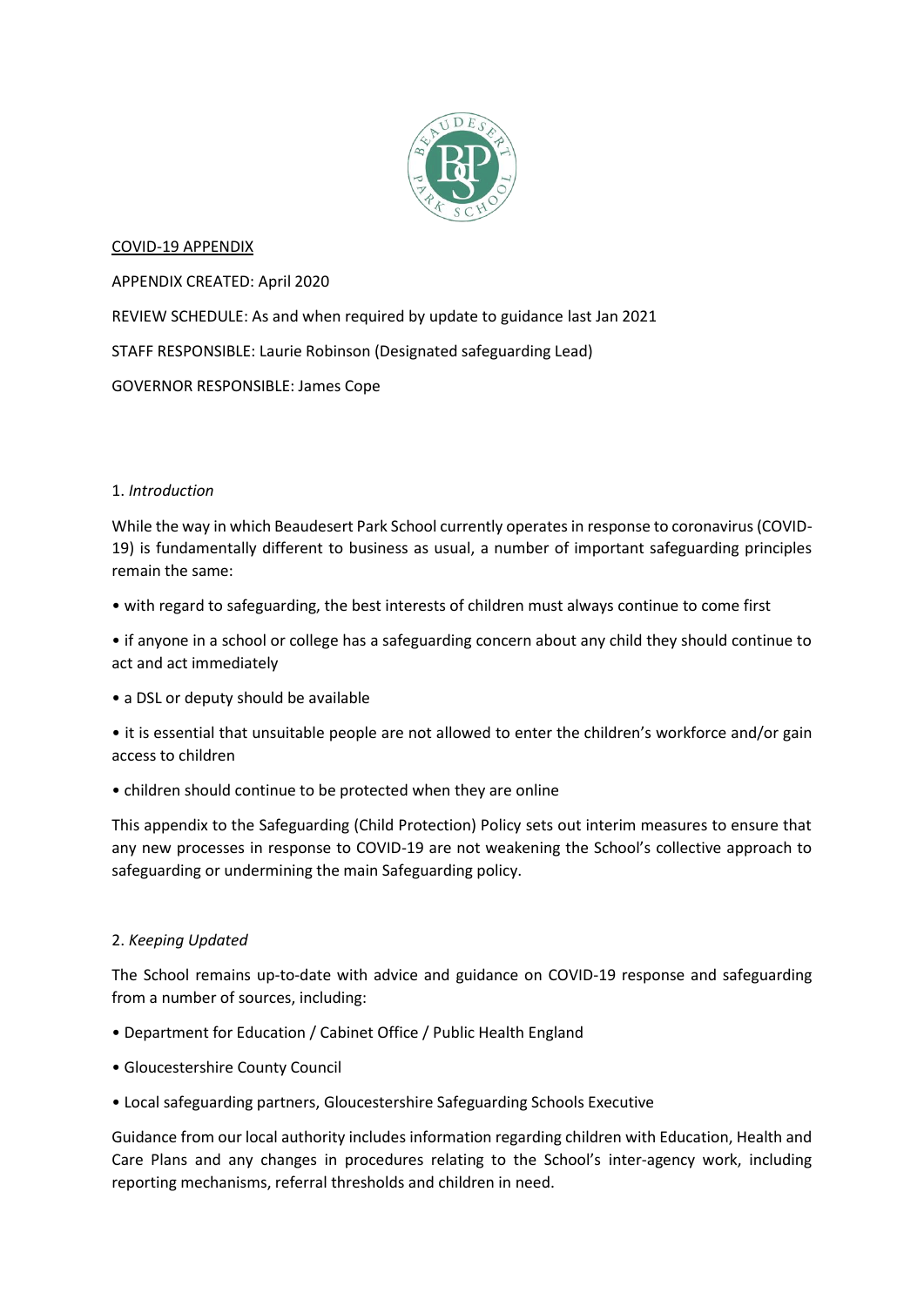Key guidance from the DfE informing this appendix can be found at [https://www.gov.uk/government/publications/covid-19-safeguarding-in-schools-colleges-and-other](https://www.gov.uk/government/publications/covid-19-safeguarding-in-schools-colleges-and-other-providers/coronavirus-covid-19-safeguarding-in-schools-colleges-and-other-providers)[providers/coronavirus-covid-19-safeguarding-in-schools-colleges-and-other-providers](https://www.gov.uk/government/publications/covid-19-safeguarding-in-schools-colleges-and-other-providers/coronavirus-covid-19-safeguarding-in-schools-colleges-and-other-providers)

# 3. *Reporting Safeguarding Concerns*

All staff and volunteers retain the responsibility for working within the scope of the School's Welfare and Safeguarding Policy and acting immediately on safeguarding concerns. While colleagues may be working remotely from school, the Designated Safeguarding Lead or a Deputy DSL will remain contactable at all times.

All concerns about a child should ultimately be passed on to the DSL (or Deputy DSL) immediately. All staff have been given the direct mobile number of the DSL

Laurie Robinson is the Designated Safeguarding Lead for the School and the EYFS setting:

Mobile: 07939546140 Email: l.robinson@bps.school

Alex Standen McDougal is the Deputy Designated Safeguarding Lead for the School:

All staff are reminded of the usual reporting procedures as set out in the main Safeguarding Policy, including the requirement to report concerns as soon as possible. Concerns about a child should be reported to a DSL or DDSL. Concerns about a member of staff or volunteer should be reported to the DSL/Headmaster. Concerns about the Headmaster should be reported to the Chair of Governors. All contact details are available in the main Safeguarding Policy.

If a child discloses abuse to a member of staff whilst within school, these concerns should be passed immediately to the member of the SMT who is in school on that day. The member of SMT will then contact the DSL (or DDSL) immediately to seek advice.

If a child discloses abuse to a member of staff over email/online – the email must be forwarded on to the DSL (or DDSL) immediately. Staff should not respond to the email until they have consulted with the DSL – please forward immediately for the DSL to consider next steps.

All staff are also, as ever, able to make a referral directly to Children's Services using the contact details set out in the Safeguarding Policy, but should inform the DSL of this as soon as they are able to.

The Gloucestershire Safeguarding Children's Executive telephone number is 01452 42 6565 and their email address is childrenshelpdesk@gloucestershire.gov.uk.

All parents are aware that in cases where there is imminent risk of harm to a child, they should call 999 rather than following the communication methods above.

## 4. *Provision for Vulnerable Pupils*

The School continues to remain open for the provision of care to pupils who are considered to be vulnerable and to the children of critical workers. However, it is important to note that every child who can be safely cared for at home should be.

All families of children considered to be vulnerable have been given the opportunity to register for the provision of this care in school, should they be unable to arrange appropriate and safe care at home.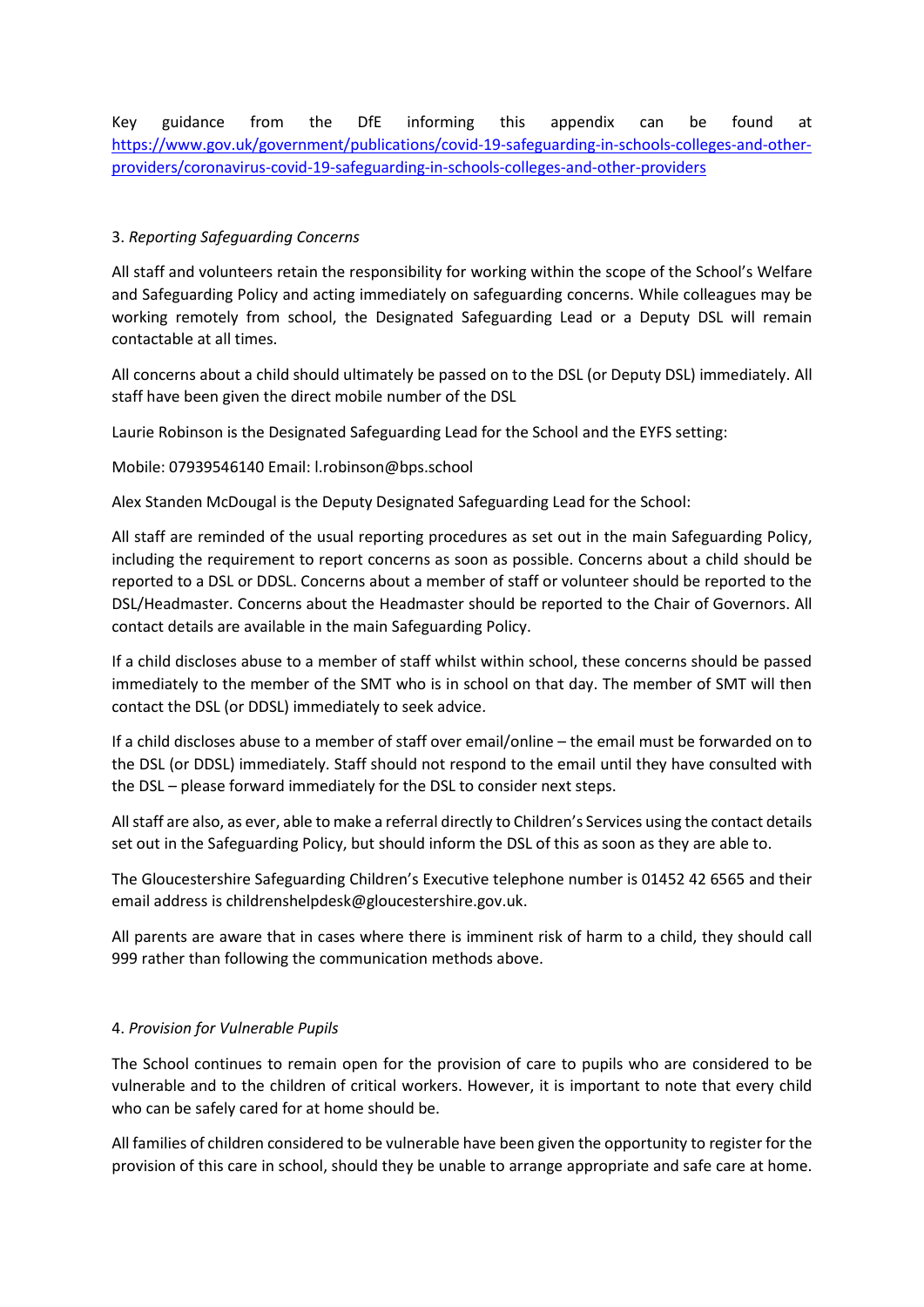The DSL, DDSLs and other members of the Senior Leadership Team have risk assessed the safety and welfare of pupils considered vulnerable who have not registered for in-school provision.

Provision of care in school has continued to be offered during term term time.

Support for vulnerable – and, in fact, all pupils – who are not in school during this time will be provided in a number of ways, including:

• contact (eg. via email, the virtual learning platform - Firefly, Microsoft Teams, Zoom or telephone) from form teachers

• contact from DSL or DDSLs

• contact from subject teachers in setting learning tasks on Firefly. Subject teachers should raise concerns with a DSL or DDSL if a pupil does not respond to communications regarding work, particularly for pupils on the School's Vulnerable Watchlist.

• updates provided by SLT/the DSL to families sharing latest guidance from public authorities or the School, including safeguarding strategies

## 5. *Attendance*

Although the School does not follow its usual attendance procedures during the partial closure (as most children will not be attending school), it is complying with the DfE's measures to record the daily attendance of children of critical workers and vulnerable children. We will not be completing our usual attendance registers or following our usual procedures to follow up on non-attendance.

The exception to this is where any child we expect to attend school during the closure doesn't attend, or stops attending. In these cases we will:

Follow up on their absence with their parents or carers, by phone call initially, followed by email correspondence.

We are using the Department for Education's daily online attendance form to keep an accurate record of who is attending school.

We will use iSAMs to make sure we have up-to-date emergency contact details, and additional contact details where possible.

Additionally, staff on site are issued a register of expected attendees for each day of in-school provision and parents making use of the service are required to follow strict signing in and signing out procedures, through the main school reception.

## 6. *Supporting Children in School*

The School is committed to ensuring the safety and wellbeing of all its learners and will be a safe space for eligible children to attend and flourish. The Senior Management Team will ensure that there are appropriate staff on site and that staff to learner ratios have been considered to maximise the safety of children.

When EYFS pupils are on the school site, the school will follow the usual procedures with regard to safeguarding these children, including the requirement to have a member of staff on site with a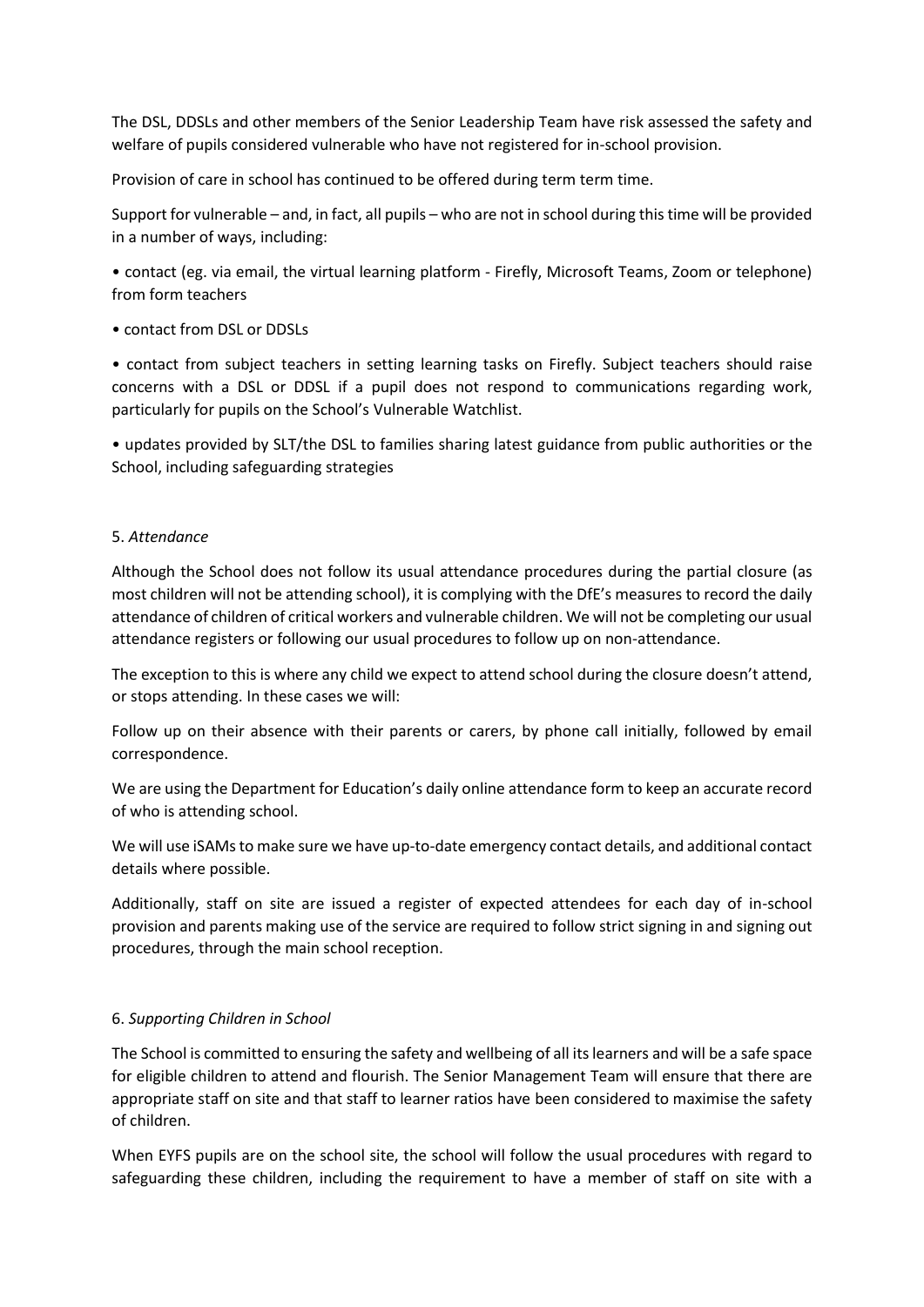current paediatric first aid qualification, and the usual rules applying to the use of mobile phones and other devices.

The School will follow the current government guidance in relation to social distancing and all matters relating to public health from the respective websites and outlets. The School will ensure that all children who are either categorised as vulnerable or children of critical workers and are in attendance are appropriately supported and will continue to record any support provided to children in relation to safeguarding issue.

# 7. *Online Safety-Keeping Children Safe Online*

Social distancing and online learning is likely to give rise to a considerable increase in the use of the internet by young people to work and to communicate with others. The use of technology has become a significant component of many safeguarding issues and we are likely to see this escalate during the COVID-19 crisis. Child sexual exploitation; radicalisation; sexual predation: technology often provides the platform that facilitates harm.

All colleagues should read Part 5 of KCISE 2019 so that they are aware of the signs and can intervene and escalate any incident where appropriate. We recognise that staff will not have the same daily interactions with children that they would have normally done before the COVID-19 crisis, but they should be aware of the issues that greater exposure to online materials will bring.

Advice will be shared with parents on a regular basis regarding ways in which to ensure their child is safe online. Useful resources for parents can be found in a number of places, including:

- https://www.saferinternet.org.uk/advice-centre/parents-and-carers
- https://www.internetmatters.org/schools-esafety/parent-online-support-packteachers/
- https://www.nspcc.org.uk/keeping-children-safe/online-safety/
- https://www.thinkuknow.co.uk/parents/

An essential part of the online planning process will be ensuring children who are being asked to work online have very clear reporting routes in place so they can raise any concerns whilst online. The School will signpost children to age-appropriate practical support from the likes of:

- Childline for support
- UK Safer Internet Centre to report and remove harmful online content
- CEOP for advice on making a report about online abuse

The School will be in regular contact with parents and carers. Those communications will be used to reinforce the importance of children being safe online. It will be especially important for parents and carers to be aware of what their children are being asked to do online, including the sites they will asked to access. Parents have all been issued with login details to access the 'tasks' set on Firefly, and so they are additionally able to verify tasks set themselves.

*Distance Learning*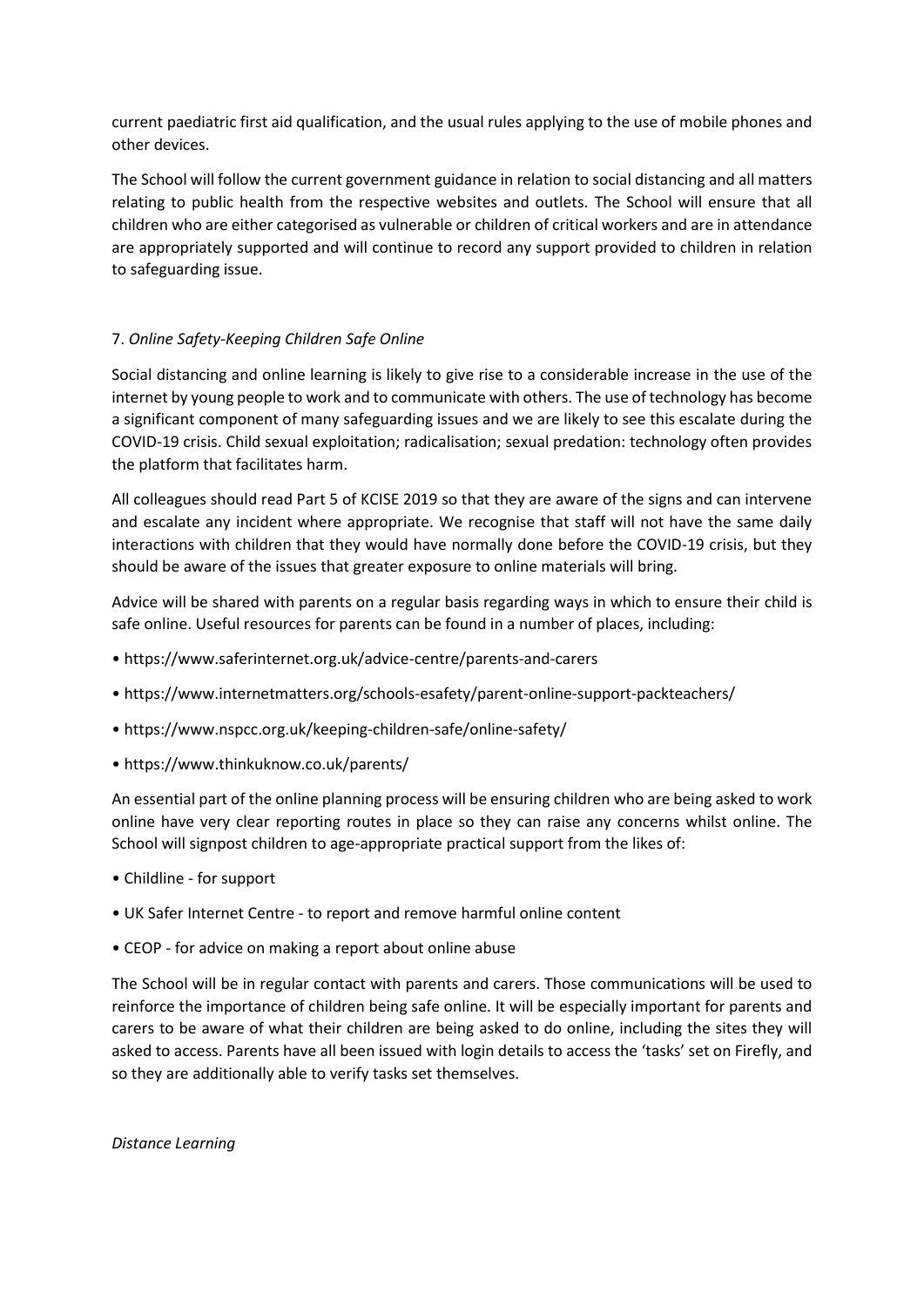School staff are reminded that all the usual e-Safety and online safeguarding measures and procedures apply. In fact, these become even more important at a time when increasing amounts of work will be conducted remotely.

The following key principles should be adhered to:

- Only use school email addresses when communicating with pupils or parents
- If you use your personal phone number to call a parent, dial 141 to block caller ID
- Work should be set through the Firefly

• The School strongly advises against live streaming from home using media not integrated through the School's platforms

• If a pupil submits work (or otherwise contacts a member of staff) through a non-school email address, staff should not reply directly to the same address.

• Email protocol continues to be in place. Emails should not be sent directly to pupils and parents during late evenings or at night (after 8pm)

It is important that all staff who interact with children, including online, continue to look out for signs a child may be at risk. Any such concerns should be dealt with as per the Safeguarding Policy.

The starting point for Distance Learning should be that the same principles as set out in the School's Staff Code of Conduct, including the acceptable use of technologies, staff pupil relationships and communication including the use of social media.

Similarly, the Behaviour Management Policy continues to apply in the expectations that staff should have of pupils when interacting online, either with the member of staff or with other pupils (eg. through Microsoft Teams or Zoom).

Although the School may not have access to the full range of rewards and sanctions specified in the Pupil Behaviour Policy, the School will still seek to recognise exemplary work, effort and behaviour. Examples of poor behaviour, and particularly indications of potential peer-on-peer abuse should be reported as usual on iSams Reward & Conduct. SLT will continue to monitor this log, and will maintain a safeguarding concern log, including any ongoing peer-on-peer abuse issues.

## 7. *Peer-on-peer abuse*

We will continue to follow the principles set out in part 5 of Keeping Children Safe in Education when managing reports and supporting victims of peer-on-peer abuse.

Staff should continue to act on any concerns they have immediately – about both children attending school and those at home.

The guidance on peer on peer abuse from the safeguarding policy will continue to be followed and support victims and perpetrators as necessary during school closure. This will be done on an individual basis.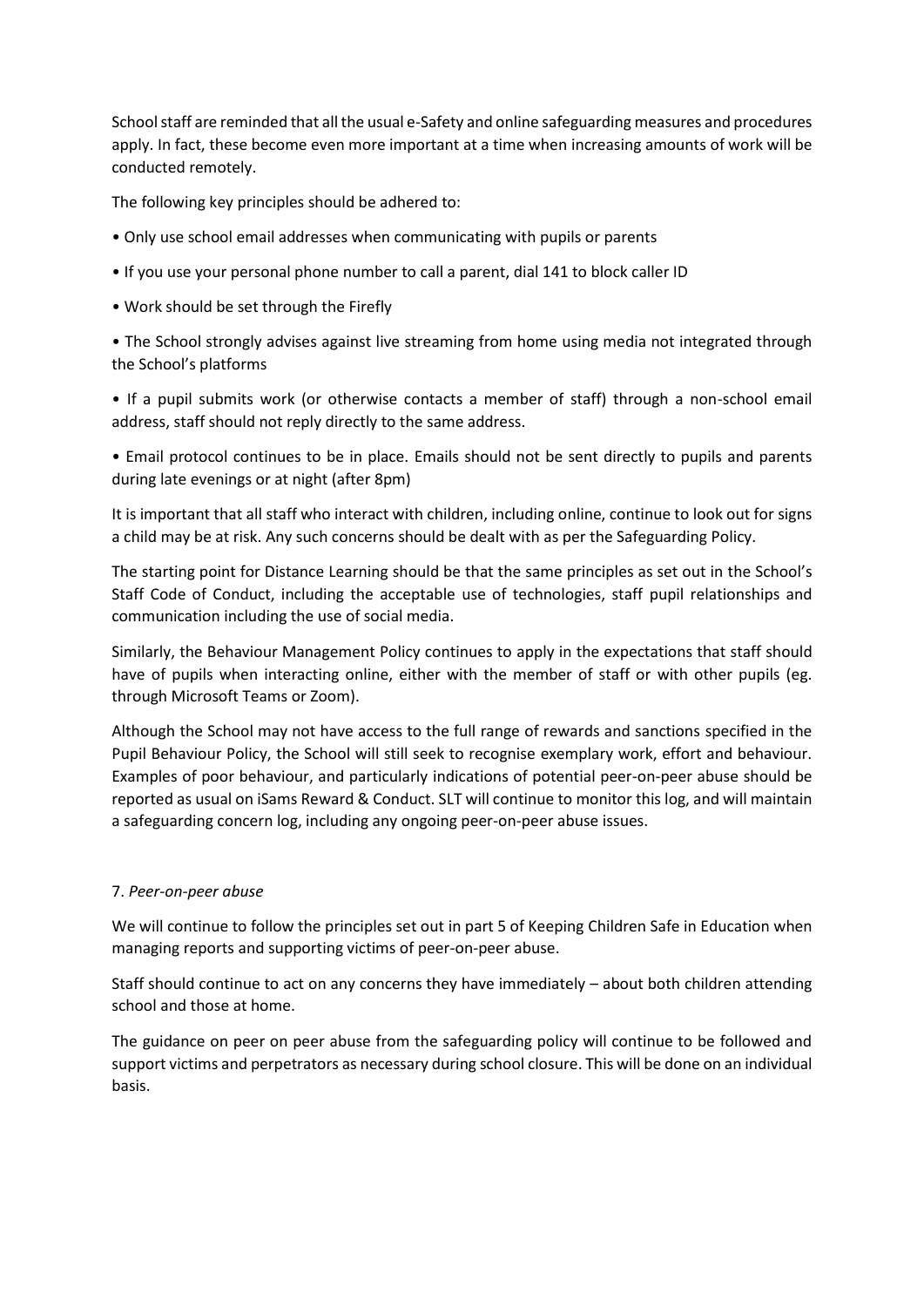## 8. *Mental health & Wellbeing*

Where possible, we will continue to offer support for pupil mental health and wellbeing for all pupils. This will include the school's remote educational platform Firefly, phones call home, Zoom and Microsoft Teams meetings where necessary.

We will also signpost all pupils, parents and staff to other resources on Firefly to support good mental health at this time.

When setting expectations for pupils learning remotely and not attending school, teachers will bear in mind the potential impact of the current situation on both children's and adults' mental health.

## 9. *Safeguarding Training*

DSL training is unlikely to take place whilst there remains a threat of the COVID 19 virus. For the period COVID-19 measures are in place, a DSL (or deputy) who has been trained will continue to be classed as a trained DSL (or deputy) even if they miss their refresher training. Formal DSL refresher training will be undertaken as soon as possible. DSLs will continue to keep their knowledge up to date through other means.

New staff recruited during the period that this appendix to the Safeguarding Policy applies will still be required to complete the usual Safeguarding Induction training.

## 10. Safer Recruitment

It remains essential that people who are unsuitable are not allowed to enter the children's workforce or gain access to children.

During Covid-19 if Beaudesert Park School recruits new staff we will continue to follow the relevant safer recruitment practices.

If volunteers are recruited we will continue to follow the guidance in accordance with KCSIE 2020 and. Volunteers who have not had the relevant checks will not be left unsupervised with a child.

Beaudesert Park School will continue to update the single central record and will log details of any risk assessment carried out on volunteers and staff.

## 11. *Additional Support and Links*

Vulnerable Children Guidance:

COVID-19: guidance for educational settings:

<https://www.gov.uk/government/collections/guidance-for-schools-coronavirus-covid-19>

Coronavirus (COVID-19): attendance recording for educational settings:

<https://www.gov.uk/guidance/how-to-complete-the-educational-setting-status-form>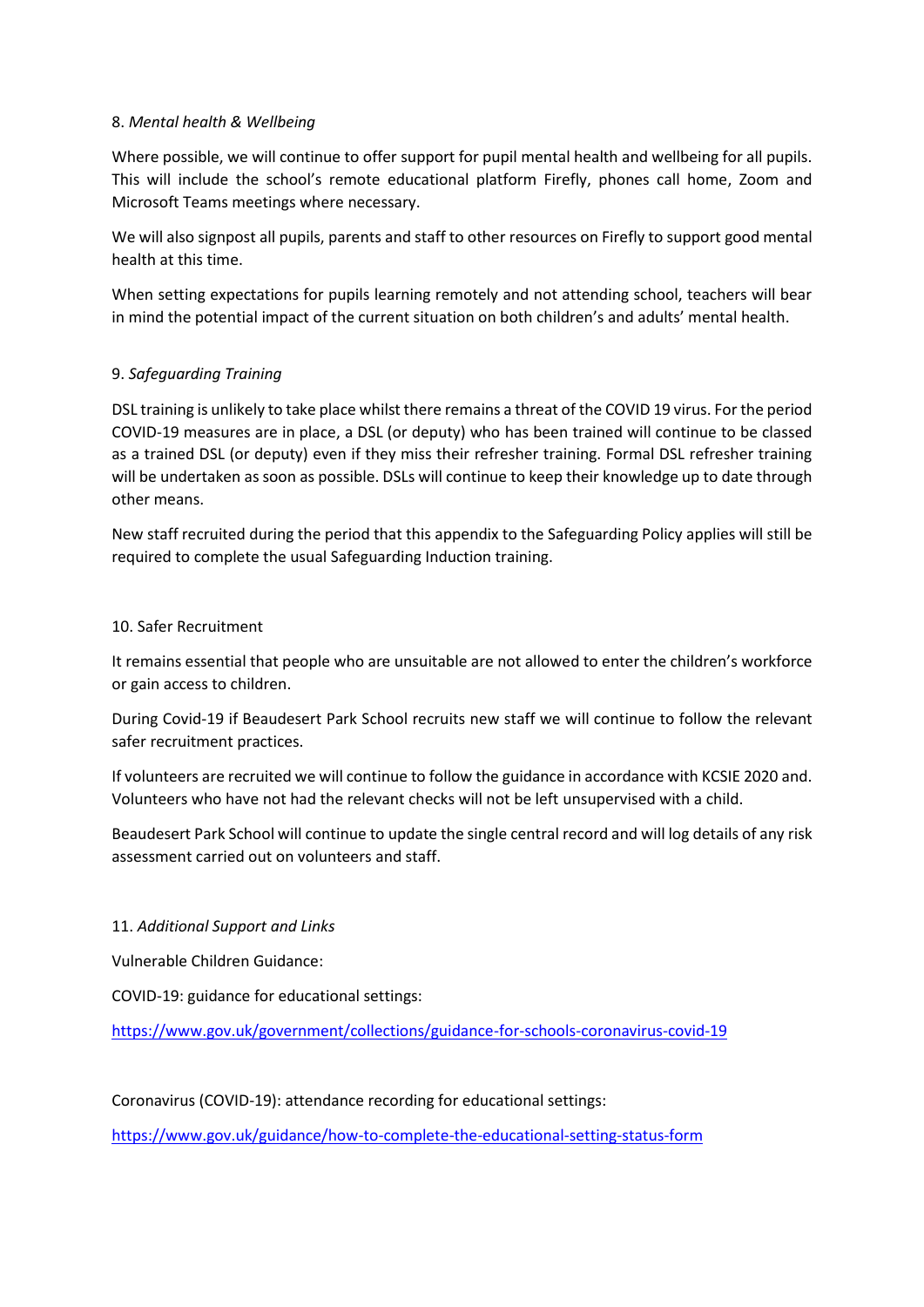Specific Links relating to Coronavirus for Learners and Parents/Carers

Gloucestershire County Council[: www.gloucestershire.gov.uk/covid-19-information-and-advice/](http://www.gloucestershire.gov.uk/covid-19-information-and-advice/)

Childline: [https://www.childline.org.uk/info-advice/your-feelings/anxiety-stress-panic/worries](https://www.childline.org.uk/info-advice/your-feelings/anxiety-stress-panic/worries-about-the-world/coronavirus/)[about-the-world/coronavirus/](https://www.childline.org.uk/info-advice/your-feelings/anxiety-stress-panic/worries-about-the-world/coronavirus/)

Mind:<https://www.mind.org.uk/information-support/coronavirus/coronavirus-and-your-wellbeing/>

Young Minds: [https://youngminds.org.uk/find-help/looking-after-yourself/coronavirus-and-mental](https://youngminds.org.uk/find-help/looking-after-yourself/coronavirus-and-mental-health/)[health/](https://youngminds.org.uk/find-help/looking-after-yourself/coronavirus-and-mental-health/)

Children's Commissioner:

o Children's guide to coronavirus:

[www.childrenscommissioner.gov.uk/publication/childrens-guide-to-coronavirus/](http://www.childrenscommissioner.gov.uk/publication/childrens-guide-to-coronavirus/)

o Resources for parents during coronavirus:

[www.childrenscommissioner.gov.uk/coronavirus/resources/](http://www.childrenscommissioner.gov.uk/coronavirus/resources/)

Sport England: [www.sportengland.org/stayinworkout](http://www.sportengland.org/stayinworkout)

Place2be:

o<https://www.place2be.org.uk/about-us/coronavirus-updates-advice-and-support/>

Online Safety

NCA-CEOP: www.thinkuknow.co.uk/

Internet Matters: www.internetmatters.org/

Childnet: [www.childnet.com/blog/keeping-children-happy-and-safe-online-duringcovid-19](http://www.childnet.com/blog/keeping-children-happy-and-safe-online-duringcovid-19)

UK Safer Internet Centre: [www.saferinternet.org.uk/blog/keeping-children-happy-and-safe-online](http://www.saferinternet.org.uk/blog/keeping-children-happy-and-safe-online-during-covid-19)[during-covid-19](http://www.saferinternet.org.uk/blog/keeping-children-happy-and-safe-online-during-covid-19)

NSPCC: [www.nspcc.org.uk/keeping-children-safe/online-safety/](http://www.nspcc.org.uk/keeping-children-safe/online-safety/)